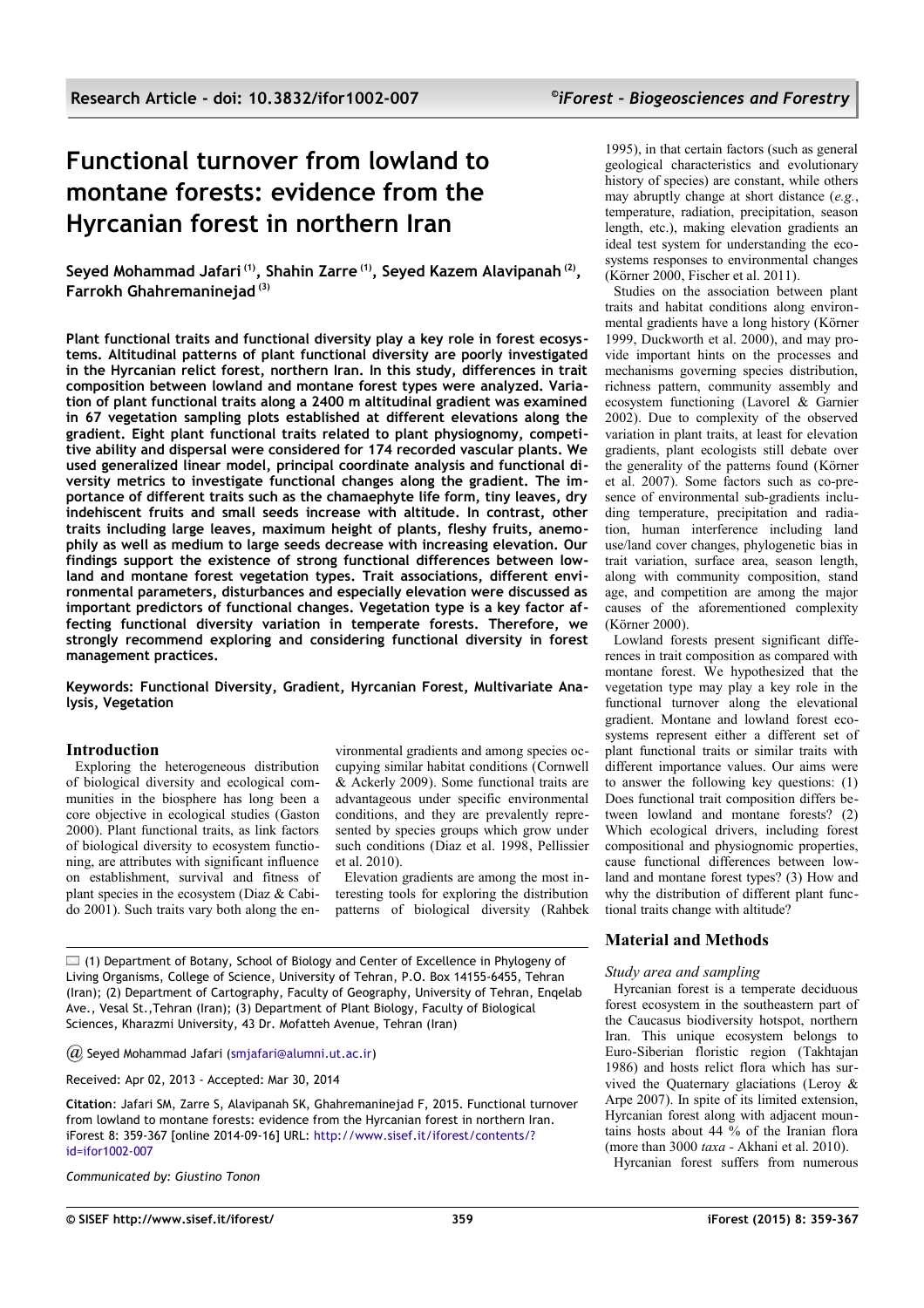

<span id="page-1-0"></span>**Fig. 1** - Geographic location of the study area in northern Iran, with the elevation transect (grey arrow) located on the Central Alborz Mountains.

natural and anthropogenic threats including improper management, wood harvesting activities, flood, fire, land use/land cover changes, husbandry and intense grazing (especially in the montane part). Currently, about 40 conservation areas are partly or completely located in this region.

Precipitation in this area decreases from about 1300 mm in the northern part to 800 mm at 2400 m elevation peak in the south (Bastl et al. 2008). The mean annual temperature decreases from 16.1 °C in the northern part to 10 °C in southwest and to 12.2 °C in the southeastern part. General climatic conditions abruptly change from very humid at the northern limit to the Mediterranean-like climate in the southern part. Maximum precipitation occurs in September-December in the north and March-May in the south (IRI-MO 2012).

The study area is mainly covered by brown forest soils with relatively thick humus layer (Dewan & Famouri 1964). Based on the TAVO soil map (Straub 1988), northern lowlands is dominated by fluvisol formed by alluvial deposits, while cambisol is the most widespread soil type in the area. Bedrock is a late Quaternary (Maastrichtian) sedimentary rocks and limestones spread over most parts of the area.

In order to address our objectives, a 2400 m altitudinal gradient was selected in the Hyrcanian forest ecosystem in the Central Alborz Protected Area, northern Iran [\(Fig.](#page-1-0) [1\)](#page-1-0). The selected gradient spans from the lowland deciduous forest at lower elevations to the montane deciduous forest at upper elevations. Lowland forests roughly extend from 0 to 800 m a.s.l. and is characterized by semitropical climatic conditions. It is dominated

<span id="page-1-1"></span>**Tab. 1** - Characteristics of the elevational belts considered along the main altitudinal gradient in the Hyrcanian forest. (LoF): Lowland Forest; (MiF): Mid-altitude Forest; (MoF): Montane Forest.

| <b>Elevational</b><br>belt | <b>Altitudinal range</b><br>(m) | <b>Surface Area</b><br><b>Plots</b><br>(m <sup>2</sup> ) |   | No.<br><b>Species</b> | Vegetation<br><b>Type</b> |  |
|----------------------------|---------------------------------|----------------------------------------------------------|---|-----------------------|---------------------------|--|
| Belt1                      | $0 - 200$                       | 52 192 295.40                                            | 5 | 92                    | LoF                       |  |
| Belt <sub>2</sub>          | 200-400                         | 59 860 284 44                                            |   | 87                    | LoF                       |  |
| Belt <sub>3</sub>          | 400-600                         | 56 189 891 22                                            | 7 | 89                    | LoF                       |  |
| Belt <sub>4</sub>          | 600-800                         | 54 236 731 49                                            | 5 | 81                    | LoF                       |  |
| Belt <sub>5</sub>          | 800-1000                        | 54 298 613.78                                            | 5 | 70                    | MiF                       |  |
| Belt <sub>6</sub>          | 1000-1200                       | 56 390 235.12                                            | 7 | 71                    | MiF                       |  |
| Belt7                      | 1200-1400                       | 60 473 692.62                                            | 7 | 73                    | MiF                       |  |
| Belt <sub>8</sub>          | 1400-1600                       | 65 444 387.42                                            | 7 | 71                    | MiF                       |  |
| Belt9                      | 1600-1800                       | 39 392 717.61                                            | 5 | 69                    | MoF                       |  |
| Belt10                     | 1800-2000                       | 20 546 466 74                                            | 4 | 64                    | MoF                       |  |
| Belt <sub>11</sub>         | 2000-2200                       | 10 217 539.31                                            | 4 | 52                    | MoF                       |  |
| Belt12                     | 2200-2400                       | 2 856 641.13                                             | 4 | 40                    | MoF                       |  |

by cold sensitive taxa such as *Parrotia persica* C.A.Mey, *Quercus castaneifolia* C.A. Mey., *Carpinus betulus* L., *Acer velutinum* Boiss., *Tilia platyphyllos* Scop. and evergreen broadleaf shrubs such as *Buxus hyrcana* Pojark. and *Prunus laurocerasus* L. Montane forests is more heterogeneous and dominates above 1600 m a.s.l. It is mainly characterized by the presence of *Fagus orientalis* Lipsky at mid-altitudes, *Quercus macranthera* Fisch. & C.A.Mey. at higher elevations, and a transitional *Fagus*-*Quercus* forest vegetation in between.

Major land use/land cover categories in lowlands are deciduous forest, orchards, agriculture and urban land cover classes. Mid-altitude habitats are characterized by deciduous forests, fragmented to some extent due to local husbandry and ranching activities in forest openings. Lowland forests have been subject to anthropogenic disturbance during last few decades due to easy accessibility (Poorzady & Bakhtiari 2009). Generally, disturbance intensity decreases from lowland to mid-altitudes, and increases again in montane forests (Jafari et al. 2013). The montane forests are characterized by a lower stem density, and gradually shifts into montane shrublands and rangelands, due to the increasing intensity of grazing with the elevation.

## *Sampling*

Based on the results of former floristic and vegetation studies (Jafari et al. 2013), the selected gradient was split in three altitudinal zones (0-800 m, 800-1600 m, 1600-2400 m a.s.l.) covered by lowland (LoF), mid-altitude (MiF) and montane (MoF) forests, respectively. Each zone was further divided in four 200 m altitudinal belts, and 4 to 7 sampling plots  $(20 \times 20 \text{ m} - 400 \text{ m}^2)$  were established within each belt in homogenous, mature and undisturbed forest stands [\(Tab. 1\)](#page-1-1). Overall, 67 sampling plots were established along the above gradient.

Vegetation and species composition for each plot were recorded during 2009-2010 vegetative seasons using the Braun-Blanquet approach (Braun-Blanquet 1932). Diameter at breast height (DBH) and tree ring width data were used to estimate the age of dominant forest species. Overall, 174 species of vascular plants were recorded (see [Appendix](#page-8-0) [1\)](#page-8-0). Taxonomic status of all *taxa* was double checked using published and online resources (Clayton et al. 2006).

## *Plant functional traits*

Plant traits related to physiognomy, productivity, competitive ability, dispersal and reproduction were considered in this analysis [\(Tab. 2\)](#page-2-0). For each species in each plot three mature leaves were collected, and the leaf area measured by scanning using the image analyzer CAMPU EYE LSA software (Bakr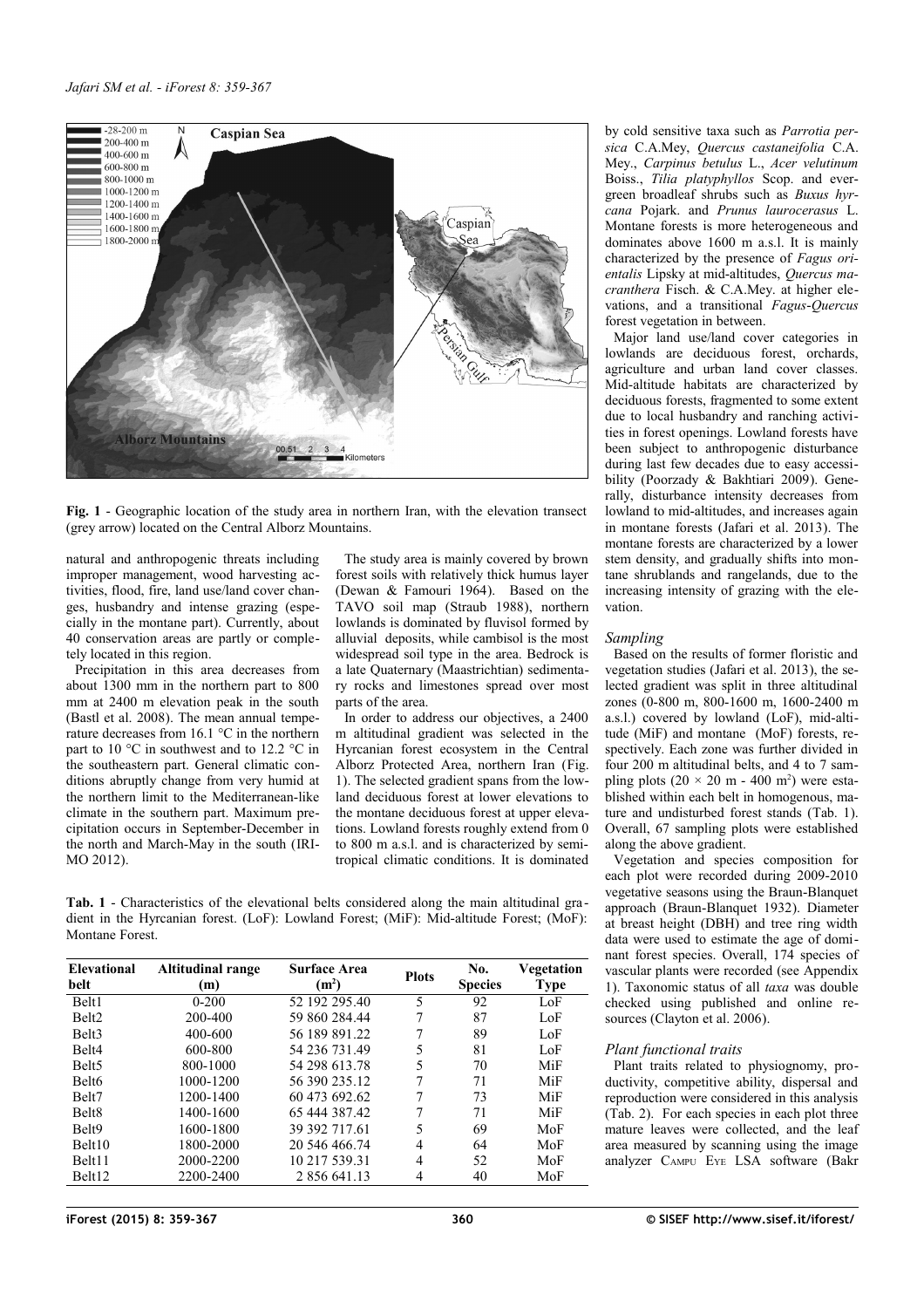<span id="page-2-0"></span>**Tab. 2** - Plant functional traits related to plant physiognomy, competitive ability and dispersal in Hyrcanian forest (Assadi et al. 1988, Kleyer et al. 2008, Klotz et al. 2002, Rechinger 1963, Royal Botanical Gardens Kew 2008). (a): Quantitative traits were transformed to multi-class traits for GLM analysis.

| <b>Trait group</b> | <b>Trait Type</b> | <b>Traits</b>                                                                                                                                                                                                                                                                                                                                                                                                                                        |
|--------------------|-------------------|------------------------------------------------------------------------------------------------------------------------------------------------------------------------------------------------------------------------------------------------------------------------------------------------------------------------------------------------------------------------------------------------------------------------------------------------------|
| Life form          | Categorical       | Phanerophyte (LFPhan), Chamaephyte (LFCham), Hemicryptophyte (LFHemi), Geophyte (LFGeop),<br>Therophyte (LFTher), Fern (LFFern), Liana/Climber (LFLian), Hydrophyte (LFHydr)                                                                                                                                                                                                                                                                         |
| Maximum<br>Height  | Quantitative      | MH (m) [Categories: MH1 (<0.5 m), MH2 (0.5-1 m), MH3 (1-6 m), MH4 (6-20 m), MH5 (>20 m)                                                                                                                                                                                                                                                                                                                                                              |
| Leaf Type          | Categorical       | Simple leaves (LTSimp), Compound leaves (LTComp)                                                                                                                                                                                                                                                                                                                                                                                                     |
| Mean Leaf<br>Area  | Ouantitative      | MLA (cm <sup>2</sup> ) [Categories: MLA1 (<1 cm <sup>2</sup> ), MLA2 (1-2 cm <sup>2</sup> ), MLA3 (2-4 cm <sup>2</sup> ), MLA4 (4-6 cm <sup>2</sup> ), MLA5<br>(6-8 cm <sup>2</sup> ), MLA6 (8-10 cm <sup>2</sup> ), MLA7 (10-15 cm <sup>2</sup> ), MLA8 (15-25 cm <sup>2</sup> ), MLA9 (25-40 cm <sup>2</sup> ), MLA10<br>$(40-70 \text{ cm}^2)$ , MLA11 (70-100 cm <sup>2</sup> ), MLA12 (100-200 cm <sup>2</sup> ), MLA13 (>200 cm <sup>2</sup> ) |
| Seasonality        | Categorical       | Woody deciduous (SWDeci), Woody evergreen (SWEver), Perennial (SPere), Biennial (SBien), Annual<br>(SAnnu)                                                                                                                                                                                                                                                                                                                                           |
| Fruit type         | Categorical       | Fleshy (FTFles), Dry Dehiscent (FTDDe), Dry Indehiscent (FTDIn), Without Fruit (FTNone)                                                                                                                                                                                                                                                                                                                                                              |
| Pollination        | Categorical       | Entomophily (PEnto), Anemophily (PAnem), Hydrophily (PHydr), Self-Pollination (PSelf)                                                                                                                                                                                                                                                                                                                                                                |
| Seed Weight        | Ouantitative      | SW (mg of 1000 seeds). Categories: SW1 (<1 mg), SW2 (1-2 mg), SW3 (2-3 mg), SW4 (3-4 mg), SW5<br>$(4-5 \text{ mg})$ , SW6 $(5-10 \text{ mg})$ , SW7 $(10-20 \text{ mg})$ , SW8 $(20-50 \text{ mg})$ , SW9 $(50-100 \text{ mg})$ , SW10 $(100-200 \text{ mg})$ ,<br>$SW11$ ( $>200$ mg), SW12 (No seeds)                                                                                                                                              |

2005). Maximum plant height was assessed for each species in each plot using standard stick methods, and then averaged over plots to obtain a mean value for each species in each belt. As for pollination mechanism, species were assigned to the categories listed in [Tab. 2](#page-2-0) based on the information obtained from available databases (such as BIOLFLORE plant trait database - Klotz et al. 2002, and INTERACTION WEB DATABASE), except for 7 species for which it was determined based on field observations. For 5 species no information was available at all. Mean seed weight for each species was obtained from the SEED INFORMATION DATABASE (Royal Botanical Gardens Kew 2008) and LEDA TRAITBASE (Kleyer et al. 2008). The seed weight trait represents the weight of 1000 seeds in gram. For plant *taxa* not listed in the above databases, the mean value of the closest relative species (when available) was considered. Each species was assigned to life form categories based on the authors' field experience and checked *a posteriori* using online resources (Klotz et al. 2002, Kleyer et al. 2008).

## *Data analysis*

Values for quantitative traits were grouped into categorical classes. Categorization was primarily implemented using frequency of range values within our dataset.

Data collected were arranged in two "state" matrices of 174 species  $\times$  12 belts and 174 species  $\times$  60 traits, and then combined to obtain a 12 belts  $\times$  60 traits state matrix, according to the method proposed by Diaz et al. (1998). Cover-abundance values for each species were averaged over plots in each belt and used as belt-wise weighting factor in that belt. After weighting species in each belt, the frequency of each trait category was calculated and converted to proportion, and then transformed by the arcsine function prior to analysis (Sokal & Rohlf 1995).

A generalized linear model function (normal distribution with identity link) was applied by the software package SPSS 20.0 (IBM Corp 2011) using the proportion of the trait states as dependent variable, and the mean elevation of each belt as predictor.

In order to analyze the variation in the composition of functional traits along the elevation gradient, principal coordinate analysis (PCoA - Gower 1966) was applied on a pairwise belt-to-belt dissimilarity matrix based on Gower's coefficients (because of the categorical nature of the dataset – Gower 1971) using the PAST software package (Hammer et al. 2001). UPGMA clustering method using the Gower's coefficient matrix was adopted to re-test the PCoA results. In addition, several functional metrics, such as the modified attribute functional diversity (*MFAD* - Schmera et al. 2009) and the community based functional diversity index (*FDc* - Petchy & Gaston 2006), were calculated for each altitudinal belt using the FDI-VERSITY software (Casanoves et al. 2011) and then compared. *MFAD* may take values in the range 0-1 and it was calculated as follows (Pla et al. 2012 - eqn. 1):

$$
MFAD = \frac{\sum_{i=1}^{N} \sum_{j>1}^{N} d_{ij}}{N}
$$

where  $d_{ij}$  is the Gowers' dissimilarity between functional units *i* and *j*, and *N* is the number of functional units. This index reduces the matrix dimensions by summarizing similar species as functional units, providing a simple numerical index to compare communities in the functional space (Schmera et al. 2009). *FDc* is a dendrogram-based index, and equals the total length of the branches of the dendrogram constructed from information on species functional traits (Petchy & Gaston 2006). Moreover, Shannon's index

of taxonomic diversity (*H′*) was calculated for each belt as follows (eqn. 2):

$$
H' = -\sum_{i=1}^{S} p_i \ln p_i
$$

where  $p_i$  is the relative importance value of the *i*-th species and *S* is the total number of species.

## **Results**

# *Leaf size and type*

Despite the prevalence of species with simple leaf type in comparison with compound leaf type in both lowland and montane forests, the proportion of both leaf types showed negligible changes with altitude and forest type [\(Tab. 3,](#page-3-0) [Fig. 2a](#page-4-0)). The relative abundance of medium and large leaf classes (MLA8, MLA10, MLA11, MLA12 and MLA13) showed a meaningful negative correlation with altitude [\(Tab. 3,](#page-3-0) [Fig. 2m](#page-4-0), n). The proportion of small leaved species significantly increased from lowland to montane forests (MLA1: B=3.921, P<0.05; MLA2: B=4.835, P<0.05; MLA3: B=4.119, P<0.05; MLA4: B=5.667, P<0.05) [\(Fig. 2k](#page-4-0), l). Patterns of change at mid-altitudes for mean leaf area trait differed from the patterns at the gradient extremes. For example, an increase in the frequency of classes MLA8, MLA9 and MLA13 was observed at mid elevations, as well as a reduction in proportion for classes MLA3, MLA4 and MLA11 [\(Fig.](#page-4-0) [2k](#page-4-0), l, m, n).

#### *Life form, seasonality and maximum height*

As for life form traits, the importance of geophytes and ferns showed a non-significant decrease with elevation  $(B = -2.180, P =$ 0.107; B =  $-3.331$ , P = 0.183, respectively -[Fig. 2b](#page-4-0), c). Moreover, ferns do not produce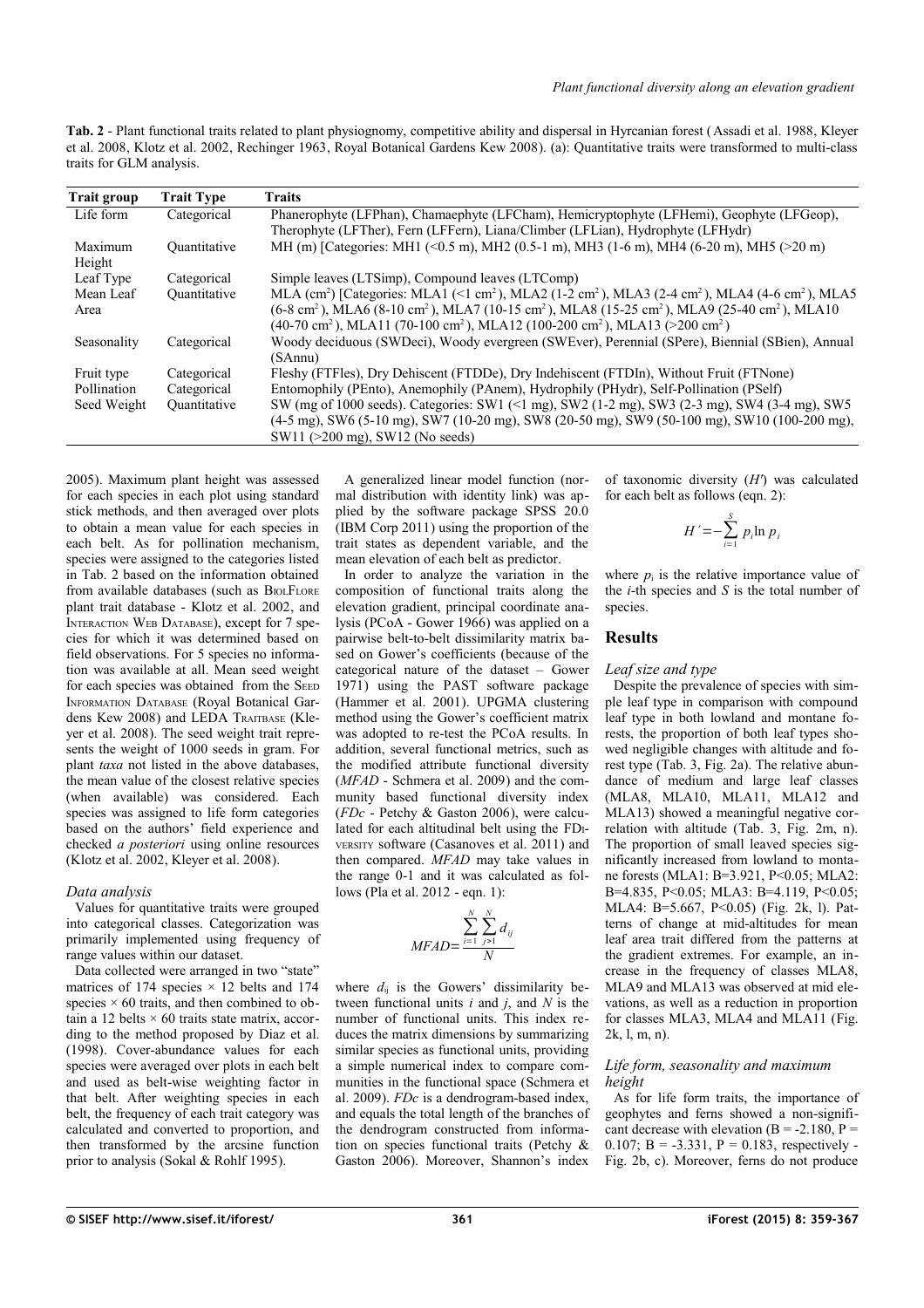fruits and the proportion of the "FTNone" class decreased non-significantly with altitude (B = -3.331, P =  $0.183$ ). On the contrary, the proportion of chamaephytes significantly increased with altitude along the gradient (B  $= 4.187$ ,  $P < 0.05$ ). Generally, phanerophytes showed non-significant (or marginally signi-

ficant) relationship with altitude  $(B = -4.509$ .  $P = 0.061$ ). However, a significant decrease of woody deciduous  $taxa$  (B = -3.854, P < 0.05) was observed from lowland to high altitude forests [\(Fig. 2f](#page-4-0)). Furthermore, a nonsignificant variation in the proportion of woody evergreens (usually shrubs, *e.g.*, pha-

<span id="page-3-0"></span>**Tab. 3** - Generalized linear model correlation between proportion of plant functional traits and altitude in the Hyrcanian forest. (WMP): Weighted mean proportion; (LF): Lowland forest; (MF): Montane forest. (\*): p<0.05; (\*\*): p<0.01; (\*\*\*): p<0.001.

| Trait                                                                                  |                                                                                               | <b>Altitude</b>   |            |       |        |
|----------------------------------------------------------------------------------------|-----------------------------------------------------------------------------------------------|-------------------|------------|-------|--------|
| <b>Trait</b><br>group                                                                  |                                                                                               | В                 | P-value    | LF    | MF     |
| Leaf type                                                                              | Simple leaf (LTSimp)                                                                          | 2.093             | 0.150      | 0.800 | 0.820  |
|                                                                                        | Compound leaf (LTComp)                                                                        | $-2.093$          | 0.150      | 0.200 | 0.180  |
| Life form                                                                              | Phanerophyte (LFPhan)                                                                         | $-4.509$          | 0.061      | 0.432 | 0.366  |
|                                                                                        | Chamaephyte (LFCham)                                                                          | 4.187             | $0.005**$  | 0.017 | 0.037  |
|                                                                                        | Hemicryptophyte (LFHemi)                                                                      | 2.146             | 0.323      | 0.372 | 0.403  |
|                                                                                        | Geophyte (LFGeop)                                                                             | $-2.180$          | 0.107      | 0.073 | 0.052  |
|                                                                                        | Therophyte (LFTher)                                                                           | 3.718             | 0.130      | 0.053 | 0.083  |
|                                                                                        | Fern (LFFern)                                                                                 | $-3.331$          | 0.183      | 0.027 | 0.023  |
| Liana/climber (LFLian)                                                                 |                                                                                               | 6.124             | 0.806      | 0.024 | 0.033  |
| Maximum                                                                                | Maximum Height $< 0.5$ m (MH1)                                                                |                   | 0.045      | 0.126 | 0.351  |
| height                                                                                 | Maximum Height 0.5-1 m (MH2)                                                                  | 4.186<br>9.721    | 0.563      | 0.193 | 0.216  |
|                                                                                        | Maximum Height 1-6 m (MH3)                                                                    | $-6.315$          | 0.055      | 0.294 | 0.204  |
|                                                                                        | Maximum Height 6-20 m (MH4)                                                                   | $-4.260$          | $0.038*$   | 0.173 | 0.054  |
|                                                                                        | Maximum Height $> 20$ m (MH5)                                                                 | $-6.750$          | 0.061      | 0.241 | 0.198  |
| Mean leaf                                                                              | Mean Leaf Area $\leq 1$ cm <sup>2</sup> (MLA1)                                                | 3.921             | $0.000***$ | 0.031 | 0.213  |
| area                                                                                   | Mean Leaf Area 1-2 cm <sup>2</sup> (MLA2)                                                     | 4.835             | $0.002**$  | 0.042 | 0.097  |
|                                                                                        | Mean Leaf Area 2-4 cm <sup>2</sup> (MLA3)                                                     | 4.119             | $0.031*$   | 0.034 | 0.123  |
|                                                                                        | Mean Leaf Area 4-6 cm <sup>2</sup> (MLA4)                                                     | 5.667             | $0.022*$   | 0.065 | 0.164  |
|                                                                                        | Mean Leaf Area 6-8 cm <sup>2</sup> (MLA5)                                                     | 9.998             | 0.835      | 0.048 | 0.051  |
|                                                                                        | Mean Leaf Area 8-10 cm <sup>2</sup> (MLA6)                                                    | 2.931             | 0.051      | 0.050 | 0.081  |
|                                                                                        | Mean Leaf Area 10-15 cm <sup>2</sup> (MLA7)                                                   |                   | 0.221      | 0.113 | 0.115  |
|                                                                                        | Mean Leaf Area 15-25 cm <sup>2</sup> (MLA8)                                                   | 8.789<br>$-6.002$ | $0.048*$   | 0.211 | 0.125  |
|                                                                                        | Mean Leaf Area 25-40 cm <sup>2</sup> (MLA9)                                                   | 5.128             | 0.128      | 0.109 | 0.111  |
|                                                                                        | Mean Leaf Area 40-70 cm <sup>2</sup> (MLA10)<br>Mean Leaf Area 70-100 cm <sup>2</sup> (MLA11) |                   | $0.001**$  | 0.357 | 0.114  |
|                                                                                        |                                                                                               |                   | $0.019*$   | 0.182 | 0.0.91 |
|                                                                                        | Mean Leaf Area 100-200 cm <sup>2</sup> (MLA12) -6.543                                         | $-2.732$          | $0.030*$   | 0.110 | 0.070  |
|                                                                                        | Mean Leaf Area $> 200$ cm <sup>2</sup> (MLA13)                                                | $-2.211$          | $0.004**$  | 0.029 | 0.033  |
| Seasonality                                                                            | Woody deciduous (SWDeci)                                                                      | $-3.854$          | $0.028*$   | 0.375 | 0.327  |
|                                                                                        | Woody evergreen (SWEver)                                                                      | $-3.397$          | 0.338      | 0.065 | 0.040  |
|                                                                                        | Perennial (SPere)                                                                             | 1.276             | 0.580      | 0.485 | 0.502  |
|                                                                                        | Biennial (SBienn)                                                                             | 3.678             | $0.025*$   | 0.025 | 0.047  |
|                                                                                        | Annual (SAnnu)                                                                                | 3.718             | 0.130      | 0.052 | 0.085  |
| Fruit type                                                                             | Fleshy (FTFles)                                                                               | $-7.730$          | $0.016*$   | 0.230 | 0.146  |
|                                                                                        | Dry dehiscent (FTDDe)                                                                         | 2.447             | 0.923      | 0.266 | 0.262  |
|                                                                                        | Dry indehiscent (FTDIn)                                                                       | 5.595             | $0.001**$  | 0.475 | 0.567  |
|                                                                                        | Without fruit (FTNone)                                                                        | $-3.331$          | 0.183      | 0.027 | 0.023  |
| Pollination                                                                            | Entomophily (PEnto)                                                                           | 5.485             | 0.926      | 0.612 | 0.582  |
| mechanism                                                                              | Anemophily (PAnem)                                                                            | $-5.923$          | 0.052      | 0.330 | 0.250  |
|                                                                                        | Hydrophily (PHydr)                                                                            | 4.387             | 0.623      | 0.027 | 0.015  |
|                                                                                        | Self-pollination (PSelf)                                                                      | $-5.148$          | 0.052      | 0.032 | 0.017  |
|                                                                                        | Seed weight Seed weight < $1 \text{ mg}$ (SW1)                                                | 5.442             | $0.002**$  | 0.107 | 0.162  |
|                                                                                        | (mg x 1000 Seed weight 1-2 mg (SW2)                                                           |                   | 0.518      | 0.132 | 0.120  |
| seeds)                                                                                 | Seed weight 2-3 mg (SW3)                                                                      | 4.854             | $0.030*$   | 0.060 | 0.010  |
|                                                                                        | Seed weight 3-4 mg (SW4)                                                                      | $-6.981$          | $0.021*$   | 0.010 | 0.052  |
|                                                                                        | Seed weight 4-5 mg (SW5)                                                                      | $-4.421$          | $0.000***$ | 0.077 | 0.047  |
|                                                                                        | Seed weight 5-10 mg (SW6)                                                                     | 4.558             | $0.012*$   | 0.052 | 0.080  |
| Seed weight 10-20 mg (SW7)<br>Seed weight 20-50 mg (SW8)<br>Seed weight 50-100 mg(SW9) |                                                                                               | $-9.338$          | 0.776      | 0.067 | 0.065  |
|                                                                                        |                                                                                               | $-3.489$          | 0.056      | 0.087 | 0.070  |
|                                                                                        |                                                                                               | $-5.038$          | 0.830      | 0.082 | 0.087  |
|                                                                                        | Seed weight $100-200$ mg (SW10)                                                               | $-1.529$          | 0.556      | 0.112 | 0.105  |
|                                                                                        | Seed weight $> 200$ mg (SW11)                                                                 | 5.667             | 0.701      | 0.095 | 0.100  |
|                                                                                        | No seeds (SW12)                                                                               | $-8.427$          | 0.101      | 0.027 | 0.025  |

nerophyte or chamaephyte life forms) was detected along the altitudinal gradient  $(B =$  $-3.397$ ,  $P = 0.338 - Fig. 2f$  $P = 0.338 - Fig. 2f$ .

Annual species or therophytes showed a non-significant but non-negligible increase in proportion from lowland to montane forests ( $B = 3.718$ ,  $P = 0.130$ ). Hemicryptophytes (including forbs and non-rhizomatous grasses) were dominant in both vegetation types and their importance rises from lowland to montane type (0.372 *vs.* 0.403 WMP - [Tab. 3,](#page-3-0) [Fig. 2d](#page-4-0), e). Generally, the proportion of herbaceous *taxa* (including annual, biennial and perennial species) increased non-linearly with altitude, while perennials and annuals showed an opposite pattern of change at mid-altitudes. In contrast to perennials, annuals decreased in proportion at mid-altitude sites, then rise up again in the montane forest type [\(Fig. 2e](#page-4-0)).

Concerning maximum height, all classes showed a significant correlation with altitude [\(Fig. 2g](#page-4-0), h), except MH2  $(0.5 \text{ to } 1 \text{ m})$ . For example, herbaceous plants (class MH1) increase their importance along the altitudinal gradient (B =  $4.186$ , P < 0.05). Shrub species (MH3, 1-6 m of maximum height) presented a small decrease from low to high altitudes (0.296 to 0.256 WMP). As expected, tall woody plants (MH4 and MH5) significantly decrease in importance with altitude [\(Fig. 2h](#page-4-0), [Tab. 3\)](#page-3-0).

### *Fruits, pollination and seed traits*

Fleshy fruit species significantly decreased  $(B = -7.730, P < 0.05)$  along the gradient from lowland to montane forests, while dry indehiscent fruit showed a significant increa-se (B = 5.595, P < 0.05 - [Fig. 2i](#page-4-0)).

As for pollination types, the percentage of the anemophilous and self-pollinating species showed a significant decrease with altitude (B = -5.923, P < 0.05; B = -5.148, P < 0.05, respectively). As for the latter category (PSelf), this could be due to low number of self-pollinating species (7) found in the lowland forest type [\(Fig. 2j](#page-4-0)). On the other hand, the proportion of insect-pollinated species decreased from lowland to mid-altitude forests (0.612 to 0.602 WMP), and increased from mid-altitude up to the timberline forests (0.602 to 0.750 WMP).

The proportion of tiny seed species (classes SW1 to SW3) showed a positive correlation with elevation, increasing significantly from low to high altitudes [\(Fig. 2o](#page-4-0)). The proportion of small-medium sized and medium sized seeds decreased along the gradient  $(e.g., SW4: B = -6.981, P < 0.05; SW5: B =$  $-4.421$ , P < 0.05; SW8: B = -3.489, P < 0.05 - [Fig. 2p](#page-4-0), q). The importance of large seeds decreased (though not significantly) with elevation [\(Fig. 2r](#page-4-0)). On the contrary, mid-altitude pattern of variation for SW4 and SW7 was completely different, in that the proportion of seeds with 3-4 mg and 10-20 mg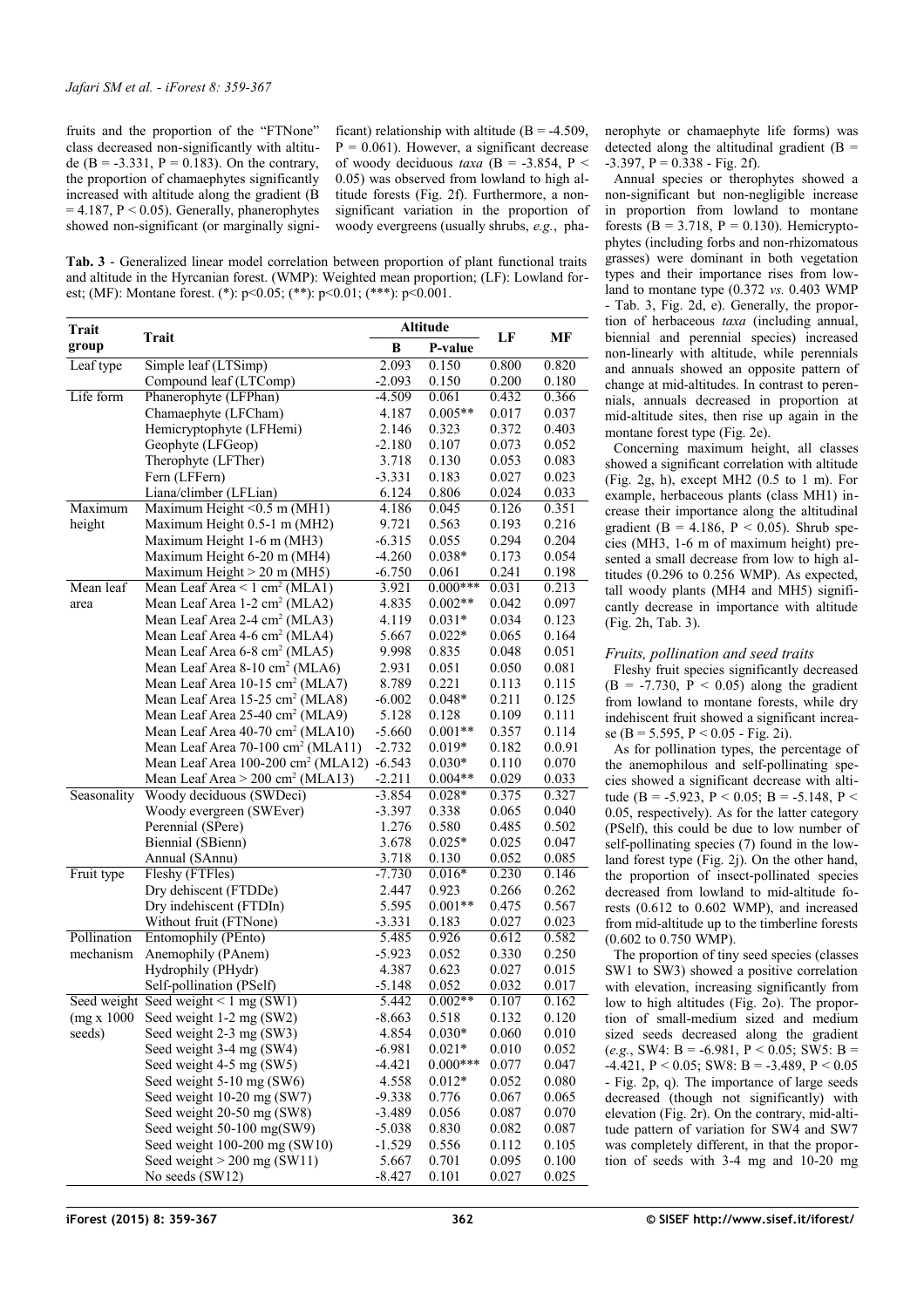<span id="page-4-0"></span>**Fig. 2** - Variation of trait proportions along the studied elevation gradient. The weighted proportions of traits (Y-axis) are plotted against elevation (X-axis).

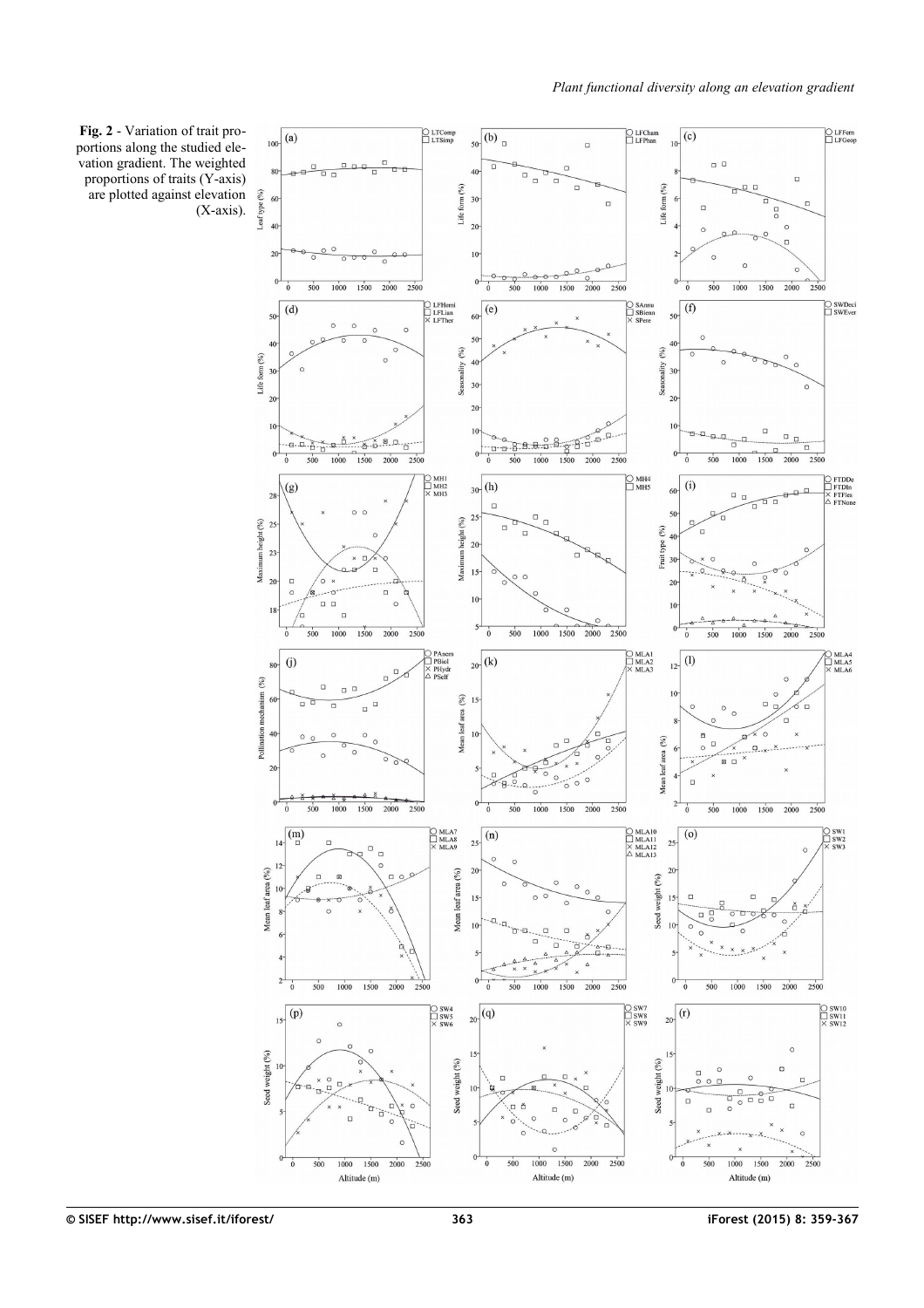

<span id="page-5-1"></span>**Fig. 3** - Multivariate analysis of functional turnover along the altitudinal gradient in Hyrcanian forest. Principal coordinate analysis (a) and cluster analysis (b) clearly revealed functional differences between lowland (belts1-4) and montane (belts 9-12) forest types.

weight reached their maximum and minimum values at mid-altitudes, respectively.

#### *Multivariate analysis of functional diversity*

Principal coordinate analysis revealed remarkable differences among the altitudinal belts [\(Fig. 3a](#page-5-1)). The first two axes accounted for 73 % of the total variation in functional trait composition. The first axis (variance accounted for: 52.9%) may be clearly interpreted as related to the elevation, since belts are fairly well-distributed along this axis following a forest altitudinal gradient (1-4: lowland  $> 5-8$ : mid-altitude  $> 9-12$ : montane forest vegetation types). Contrastingly, the second coordinate (variance accounted for: 20.1%) may be interpreted as related to both forest disturbance and diversity in structural parameters. Indeed, the second coordinate clearly separated lowland and montane forest types (belts 1-4 and 9-12) from mid-altitude plant communities (belts 5-8). Concerning belt 9, it is characterized by a transitional vegetation type, and this may explain its intermediate position in the space of the first two coordinates.

Cluster analysis using paired-group algorithm further supported the pattern observed by the principal coordinate analysis, clearly distinguishing the three forest types [\(Fig.](#page-5-1) [3b](#page-5-1)).

Based on the obtained results, lowland forest vegetation was more similar in functional trait composition to mid-altitude forest communities. Likely, this was due to the high number of "key" linking species shared by the mentioned vegetation types. Among shared key species with high importance values, *Fagus orientalis* and, to a lesser extent, *Acer velutinum* and *Quercus castaneifolia*, are worth to be mentioned. Generally, functional diversity decreased from lowland to montane forest vegetation types [\(Fig. 4a](#page-5-0)). Such trend fully agrees with the observed pattern for taxonomic diversity [\(Fig. 4b](#page-5-0)). Finally, average values of *MFAD*, *FDc* and Shannon's index clearly distinguished lowland, mid-altitude and montane forest types.

# **Discussion**

## *Traits and altitude*

The dominance of simple leaf type species at both lowland and high altitudes is probably due to taxonomic and historical reasons. Compound leaf trait is mainly represented in this study by three different functional groups: (1) woody *taxa* including *Albizia julibrissin* Durazz., *Pterocarya fraxinifolia* and *Gleditsia caspica* Desf.; (2) ferns, for which the fronds were considered as compound leaves; (3) herbaceous *taxa* of Fabaceae and Rosaceae. The high importance values of these groups in lowland forests may therefore be due by the higher proportion of such *taxa* in lowland forest. In this study, we did not find sufficient evidences to discuss about two major theories related to evolution of compound leaf trait (rapid growth and seasonal drought hypotheses - Malhado et al. 2010). General decrease of leaf size from lowland to montane forest is probably related to the warmer, more shady and humid conditions occurring in lowland forests. Moreover, considering the observed patterns for life form and seasonality traits under the Corner's rule scenario (Corner 1949), the observed decrease in leaf size with altitude was expected to some extent. Leaf size decreases in response to stressful condition of higher altitude as compared with the resource-rich condition and fertile soil of lowland forests (Anacker et al. 2011).

Generally, phanerophytes need more humidity, deeper soils and a longer vegetative season to complete their annual growth. In contrast, chamaephyte life form is a prominent adaptation to wind and grazing stresses, and shorter season length as well. Soil depth (Doležal & Šrutek 2002), length of the growing season (Körner 1999) and humidity (Khalili 1973) decrease with the altitude in the Hyrcanian forest. Moreover, forest openings above 1800 m a.s.l. imply higher wind speed and easy accessibility for grazing and trampling. As a consequence, the dominance of phanerophytes in lowland and an increasing frequency of chamaephytes along altitudinal gradients are expected based on the above ecological considerations. Altitudinal distribution of broad-leaved evergreen *taxa* is probably limited by the duration of low temperature period in winter which increases with altitude in the study area (Aerts 1995, van Ommen Kloeke et al. 2011). Herb layer of montane forest vegetation hosts higher proportion of therophytes, contrasting with



<span id="page-5-0"></span>**Fig. 4** - Pattern of functional (a) and taxonomic diversity (b) along the altitudinal gradient studied in the Hyrcanian forest. (*MFAD*): Modified Functional Attribute Diversity, (*FDc*): community based Functional Diversity.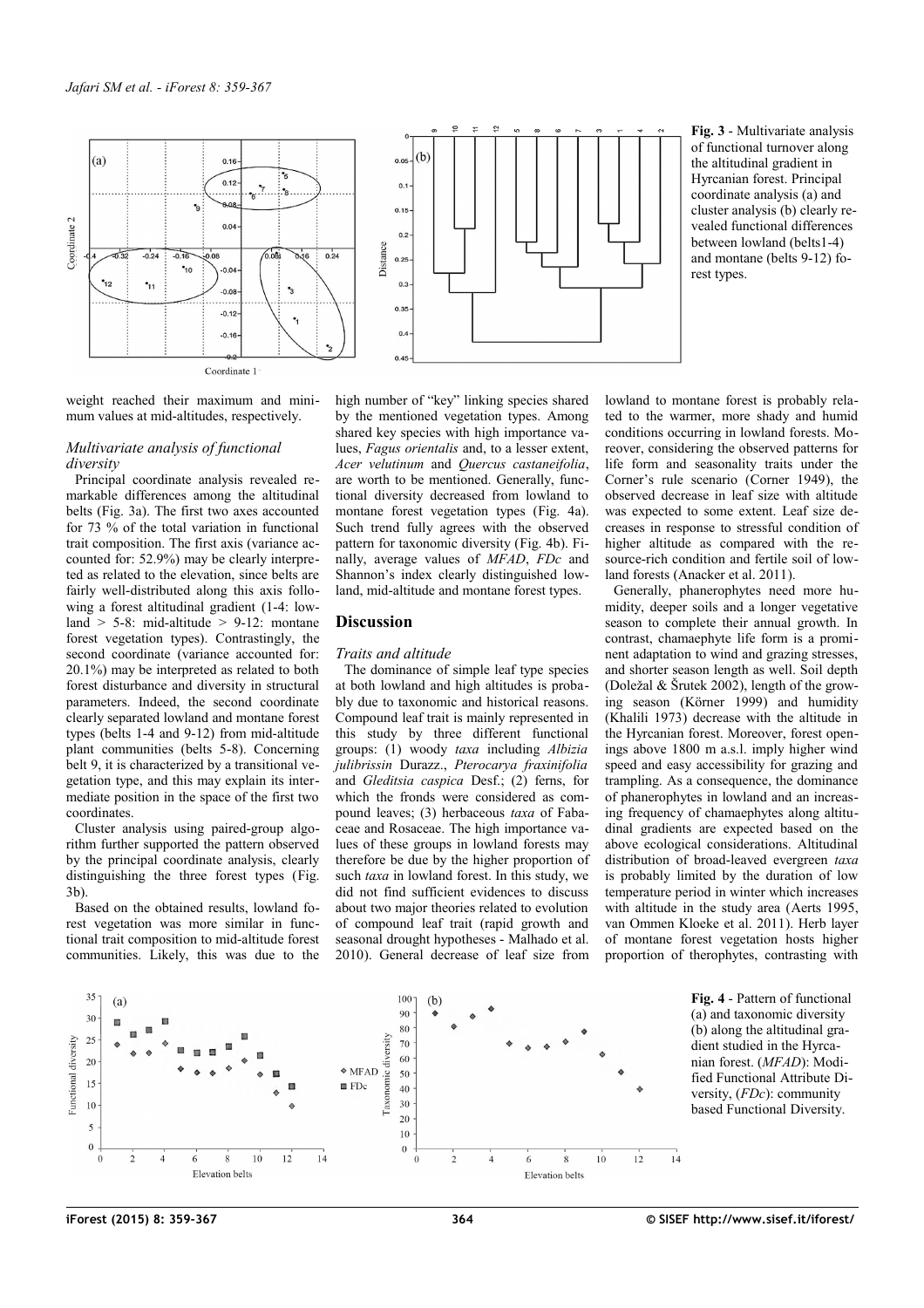the accepted trend for high altitude ecosystems (Körner 1999). Low competition for light and disturbances (*e.g.*, grazing and local timber harvesting) are factors favoring a higher proportion of therophytes in understory vegetation layer (McIntyre et al. 1995).

Taller plants may intercept more light in closed forest ecosystems (Ryan & Yoder 1997, Wright et al. 2007). A decrease in plant height with elevation has been observed in several regions (Kappelle et al. 1995). However, the use of elevation as an environmental predictor of plant height is still under debate (Moles et al. 2009). Indeed, Moles et al. (2009) found that the precipitation of the wettest month was an efficient predictor of plant height. Based on such evidence, we may expect taller plants in the lowland forest types analyzed in this study. Decrease in forest density lessens the competition for light and implies high wind speed and irradiance at higher altitudes. Such factors may trigger an overall reduction of plant height, even within life form classes.

Increasing pattern of dry indehiscent fruits is clearly influenced by dominant species in montane forests (*e.g., Fagus orientalis* Lipsky, *Carpinus orientalis* Mill., *Quercus macranthera* Fisch. and C.A.Mey. and *Acer hyrcanum* Fisch. and C.A.Mey.), which mostly produce dry indehiscent fruits, especially achenes. There are two hypotheses which may explain the evolution of fleshy fruits, including fruit shift and habitat shift theories (Bolmgren & Eriksson 2005). Central to both theories is that evolution of fleshy fruits coincides with the appearance of closed forest ecosystems in early Tertiary period. Proportion of fleshy fruits dramatically decreases from lowland closed forests to montane open forests. If the above theory holds, forest opening at higher elevations decreases the need of fruits to be a fleshy reward for dispersers. Genera belonging to the Rosaceae family, such as *Crataegus, Rubus, Mespilus* and *Prunus*, cladode-bearing plants such as *Ruscus* and *Danae* and some other groups such as *Diospyros, Cornus, Celtis* and *Frangula*, all producing fleshy fruits, are mostly abundant in lowland forests. Therefore, based on the above considerations and on the ecological costs of producing fleshy fruits, we can expect a lower frequency of such species at higher altitudes.

Anemophilous pollination depends on wind and subsequently increases with both altitude and latitude (Pallardy 2008). Pollination of anemophilous *taxa* in temperate deciduous forests occurs earlier than for non-anemophilous *taxa*, before leaf flushing (Whitehead 1984). In this study, lowland forests were dominated by anemophilous woody taxa, therefore a decreasing pattern of the wind pollination trait was observed along the elevation gradient (Friedman & Barrett 2009). Contrastingly, biotic pollination is usually associated with closed habitats, though this trait showed non-significant changes with altitude in our study. The constant closeness of forest canopy along the elevation gradient may have contributed in this pattern.

It has been proposed that shaded environments such as tropical forest ecosystem may host species with larger seeds than less shaded habitats (Leishman & Westoby 1994). Lowland forests in in the study area area present semi-tropical conditions such as closeness, high temperature and moisture. In addition, parameters such as plant size (Baker 1972), growth form (Levin 1974), dispersal mechanism (Lord et al. 1997), length of the growing season and primary productivity (Moles & Westoby 2003) can influence seed mass and size. In the present study, overall larger size (*e.g.*, higher maximum height) and longer growing season in lowland forests may favor *taxa* with heavier seeds. Moreover, vertebrate-dispersed species such as those carrying fleshy fruits normally carry also larger seeds (Leishman et al. 1995), which are represented in higher proportion in the lowland forest type. In contrast, tiny seeds generally increase with altitude in our study, and this may be due to a shorter growing season, stressful conditions, dominance of smaller life forms and nonvertebrates dispersers in the montane forest vegetation type (Moles et al. 2007).

## *Functional diversity*

Diversity along environmental gradients has often been investigated (Rahbek 1995) and vegetation types are usually considered as explanatory factors (Pellissier et al. 2010). In this study, we sought for differences in trait composition and functional diversity between lowland and montane forest vegetation types. Principal coordinate analysis revealed a remarkable difference in functional trait composition among the altitudinal belts considered [\(Fig. 3a](#page-5-1)). Elevation seems to explain fairly well the main functional trait variation in the study area, as it can be inferred from the distribution of belts along the first axis from lowland to montane forest types. The obtained dendrogram [\(Fig. 3b](#page-5-1)) corroborates these results. Along with species richness [\(Tab. 1\)](#page-1-1), trait composition in both forest types remarkably differs. Functional diversity is an indicator of the complexity of relationships between species diversity and ecosystem processes (Petchy & Gaston 2006). Climax communities in a stable environment represent maximum capacity of interaction and complexity (Taylor 2005). In this study, lowland forests experience more stable conditions compared to the montane forest type, reflecting in a higher functional and taxonomic diversity in low altitude forests. Generally, frequency and intensity of perturbations or environmental stability, stressful condition, competition for light, wind speed, irradiance, biotic interactions and human interference may play key role in the emergence of specific pattern of plant traits along altitude. Variation of the above factors may favor functional difference between habitats. For eample, logging and harvesting practices may remove key plant species and consequently important functional traits, deeply affecting the ecological functioning of the Hyrcanian forest ecosystem. Therefore, along with floristic and vegetation studies, the exploration of patterns of functional diversity in this ecosystems is of utmost importance.

#### **Acknowledgments**

This research was supported by the Research Council of the University of Tehran (Iran). Data collection and taxonomic treatment was partly implemented during a research stay of SMJ at the Botanical Garden and Botanical Museum (BGBM) in Dahlem (Berlin, Germany). The authors thank the Iranian Ministry of Science, Research and Technology and BGBM for providing financial support and facilities for the research stay. Mr. Atabak Roohi is acknowledged for his help in the statistical analysis.

#### **References**

Aerts R (1995). The advantages of being evergreen. Trends in Ecology and Evolution 10 (10): 402-407. - doi: [10.1016/S0169-5347\(00\)89156-](http://dx.doi.org/10.1016/S0169-5347(00)89156-9) [9](http://dx.doi.org/10.1016/S0169-5347(00)89156-9)

- Akhani H, Djamali M, Ghorbanalizadeh A, Ramezani E (2010). Plant biodiversity of Hyrcanian relict forests, N Iran: an overview of the flora, vegetation, palaeoecology and conservation. Pakistan Journal of Botany 42: 231-258. [online] URL: [http://www.edi-info.ir/files/Plant-biodiver](http://www.edi-info.ir/files/Plant-biodiversity-of-hyrcanian-relict-forests,-in-Iran-an-overview-of-the-flora,-vegetation,.pdf)[sity-of-hyrcanian-relict-forests,-in-Iran-an-over](http://www.edi-info.ir/files/Plant-biodiversity-of-hyrcanian-relict-forests,-in-Iran-an-overview-of-the-flora,-vegetation,.pdf)[view-of-the-flora,-vegetation,.pdf](http://www.edi-info.ir/files/Plant-biodiversity-of-hyrcanian-relict-forests,-in-Iran-an-overview-of-the-flora,-vegetation,.pdf)
- Anacker B, Rajakaruna N, Ackerly D, Harrison S, Keeley J, Vasey M (2011). Ecological strategies in California chaparral: interacting effects of soils, climate, and fire on specific leaf area. Plant Ecology and Diversity  $4(2-3)$ : 179-188. - doi: [10.1080/17550874.2011.633573](http://dx.doi.org/10.1080/17550874.2011.633573)
- Assadi M, Massoumi A, Khatamsaz M, Mozaffarian V (1988) Flora of Iran. Research Institute of Forest and Ranglenads publication, Tehran, Iran, vols 1-70.
- Baker HG (1972). Seed weight in relation to environmental conditions in California. Ecology 53: 997-1010. - doi: [10.2307/1935413](http://dx.doi.org/10.2307/1935413)
- Bakr EM (2005). A new software for measuring leaf area, and area damaged by *Tetranychus urticae* Koch. Journal of Applied Entomology 129: 173-175. - doi: [10.1111/j.1439-0418.2005.0094](http://dx.doi.org/10.1111/j.1439-0418.2005.00948.x) [8.x](http://dx.doi.org/10.1111/j.1439-0418.2005.00948.x)
- Bastl M, Burian M, Kučera J, Prach K, Rektoris L, Štech M (2008). Central European pine bogs change along altitudinal gradient. Preslia 80: 349-363.

Bolmgren K, Eriksson O (2005). Fleshy fruits, ori-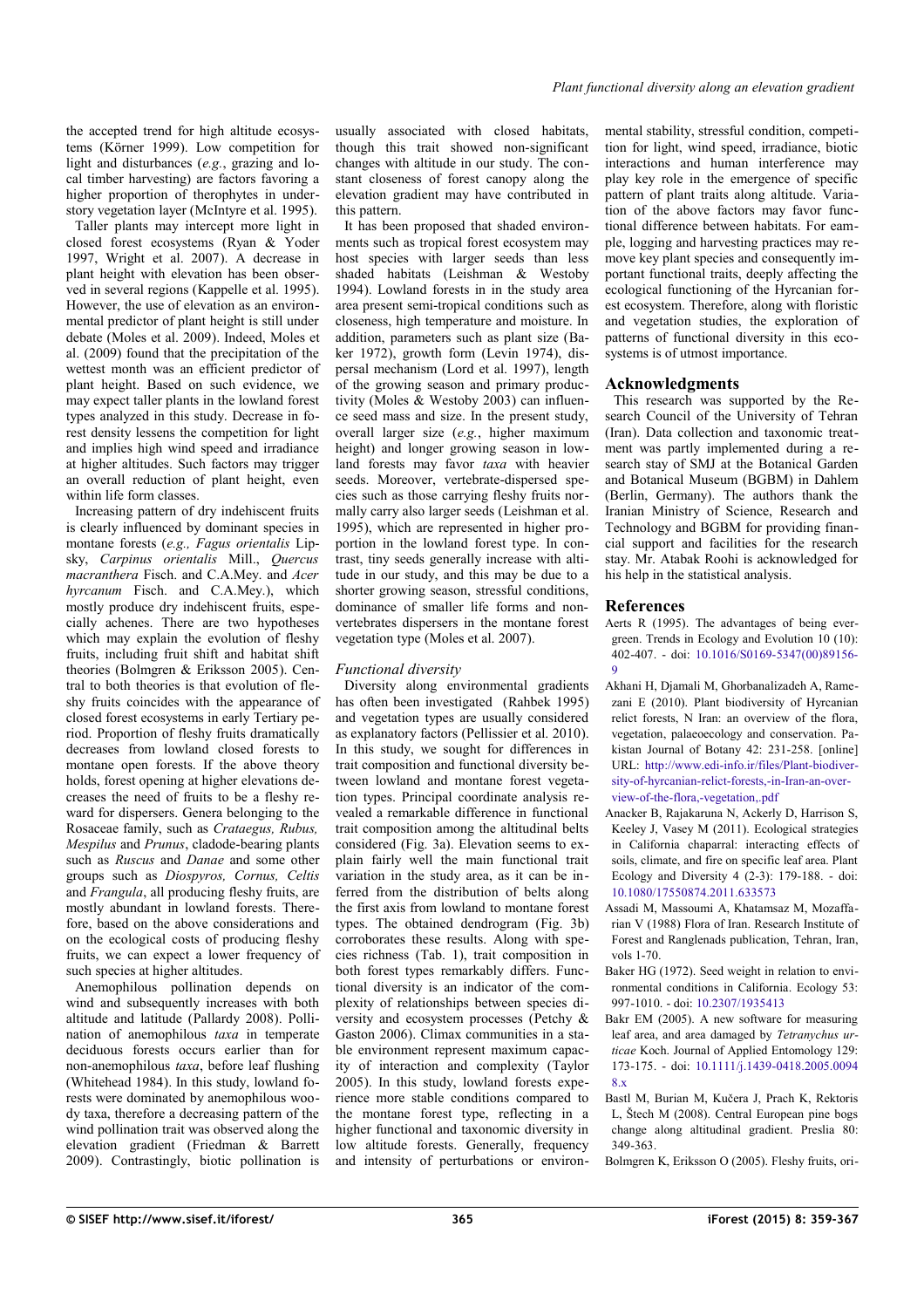gins, niche shifts and diversification. Oikos 109: 255-272. - doi: [10.1111/j.0030-1299.2005.126](http://dx.doi.org/10.1111/j.0030-1299.2005.12663.x) [63.x](http://dx.doi.org/10.1111/j.0030-1299.2005.12663.x)

- Braun-Blanquet J (1932). Plant Sociology: the study of plant communities. McGraw-Hill, New York, USA, pp. 439.
- Casanoves F, Di Rienzo JA, Diaz S (2011). FDiversity: a software package for integrated analysis of functional diversity. Methods in Ecology and Evolution 2: 233-237. - doi: [10.1111/j.2041-](http://dx.doi.org/10.1111/j.2041-210X.2010.00082.x) [210X.2010.00082.x](http://dx.doi.org/10.1111/j.2041-210X.2010.00082.x)
- Clayton WD, Vorontsova MS, Harman KT, Williamson H (2006). GrassBase: the online world grass flora. Web site, Royal Botanical Garden, Kew, UK. [online] URL: [http://www.kew.](http://www.kew.org/data/grassbase/index.html) [org/data/grassbase/index.html](http://www.kew.org/data/grassbase/index.html)
- Corner EJH (1949). The durian theory or the origin of the modern tree. Annals of Botany 13: 367-414. [online] URL: [http://aob.oxfordjournal](http://aob.oxfordjournals.org/content/13/4/367.extract)[s.org/content/13/4/367.extract](http://aob.oxfordjournals.org/content/13/4/367.extract)
- Cornwell WK, Ackerly DD (2009). Community assembly and shifts in plant trait distributions across an environmental gradient in coastal California. Ecological Monographs 79 (1): 109-126. - doi: [10.1890/07-1134.1](http://dx.doi.org/10.1890/07-1134.1)
- Dewan ML, Famouri J (1964). The soils of Iran. FAO, Rome, Italy, pp. 319.
- Diaz S, Cabido M (2001). *Vive la différence*: plant functional diversity matters to ecosystem processes. Trends in Ecology and Evolution 16: 646-655. - doi: [10.1016/S0169-5347\(01\)02283-](http://dx.doi.org/10.1016/S0169-5347(01)02283-2)  $\mathcal{L}$
- Diaz S, Cabido M, Casanoves F (1998). Plant functional traits and environmental filters at a regional scale. Journal of Vegetation Science 9 (1): 113-122. - doi: [10.2307/3237229](http://dx.doi.org/10.2307/3237229)
- Doležal J, Šrutek M (2002). Altitudinal changes in composition and structure of mountain-temperate vegetation: a case study from Western Carpathians. Plant Ecology 158: 201-221. - doi: [10.10](http://dx.doi.org/10.1023/A:1015564303206) [23/A:1015564303206](http://dx.doi.org/10.1023/A:1015564303206)
- Duckworth JC, Kent M, Ramsay PM (2000). Plant functional types: an alternative to taxonomic plant community description in biogeography? Progress in Physical Geography 24 (4): 515-542. - doi: [10.1177/030913330002400403](http://dx.doi.org/10.1177/030913330002400403)
- Fischer A, Blaschke M, Bässler C (2011). Altitudinal gradients in biodiversity research: the state of the art and future perspectives under climate change aspects. Waldökologie, Landschaftsforschung und Naturschutz 11: 35-47. [online] URL: [http://www.afsv.de/download/literatur/wal](http://www.afsv.de/download/literatur/waldoekologie-online/waldoekologie-online_heft-11-4.pdf) [doekologie-online/waldoekologie-online\\_heft-11](http://www.afsv.de/download/literatur/waldoekologie-online/waldoekologie-online_heft-11-4.pdf) [-4.pdf](http://www.afsv.de/download/literatur/waldoekologie-online/waldoekologie-online_heft-11-4.pdf)
- Friedman J, Barrett SC (2009). Wind of change: new insights on the ecology and evolution of pollination and mating in wind-pollinated plants. Annals of Botany 103 (9): 1515-1527. - doi: [10.1093/aob/mcp035](http://dx.doi.org/10.1093/aob/mcp035)
- Gaston KJ (2000). Global patterns in biodiversity. Nature 405 (6783): 220-227. - doi: [10.1038/](http://dx.doi.org/10.1038/35012228) [35012228](http://dx.doi.org/10.1038/35012228)
- Gower JC (1966). Some distance properties of latent root and vector methods used in multivariate analysis. Biometrika 53: 325-338. [online] URL: <http://www.jstor.org/stable/pdfplus/2333639.pdf>

Gower JC (1971). A general coefficient of similarity and some of its properties. Biometrics 27: 623-637. [online] URL: [http://www.jstor.org/sta](http://www.jstor.org/stable/pdfplus/2528823.pdf)[ble/pdfplus/2528823.pdf](http://www.jstor.org/stable/pdfplus/2528823.pdf)

- Hammer O, Harper DAT, Ryan PD (2001). PASTpaleontological statistics software package for education and data analysis. Palaeontologia Electronica 4: 1-9. [online] URL: [http://www.re](http://www.researchgate.net/publication/228393561_PASTPalaeontological_statistics_ver._1.89/file/32bfe5135d45cd6b3b.pdf)searchgate.net/publication/228393561\_PAST-Palaeontological statistics ver. 1.89/file/32bfe5 [135d45cd6b3b.pdf](http://www.researchgate.net/publication/228393561_PASTPalaeontological_statistics_ver._1.89/file/32bfe5135d45cd6b3b.pdf)
- IBM Corp (2011). IBM SPSS Statistics for Windows (version 20.0). New York, USA.
- IRIMO (2012). Online database of meteorological data. Web site, Islamic Republic of Iran Meteorological Organization, Tehran, Iran. [online] URL:<http://www.irimo.ir/?newlang=eng>
- Jafari SM, Zarre S, Alavipanah SK (2013). Woody species diversity and forest structure from lowland to montane forest in Hyrcanian forest ecoregion. Journal of Mountain Science 10: 609- 620. - doi: [10.1007/s11629-013-2652-2](http://dx.doi.org/10.1007/s11629-013-2652-2)
- Khalili A (1973). Precipitation patterns of Central Alburz. Archiv für Meteorologie Geophysik und Bioklimatologie, Serie B 21: 215-232. - doi: [10.](http://dx.doi.org/10.1007/BF02243729) [1007/BF02243729](http://dx.doi.org/10.1007/BF02243729)
- Kappelle M, Vanuffelen JG, Cleef AM (1995). Altitudinal zonation of montane *Quercus* forests along two transects in Chirripo National Park, Costa Rica. Vegetatio 119: 119-153.
- Kleyer M, Bekker RM, Knevel IC, Bakker JP, Thompson K, Sonnenschein M, Poschlod P, van Groenendael JM, Klimeš L, Klimešová J, Klotz S, Rusch GM, Hermy M, Adriaens D, Boedeltje G, Bossuyt B, Dannemann A, Endels P, Götzenberger L, Hodgson JG, Jackel A-K, Kühn I, Kunzmann D, Ozinga WA, Römermann C, Stadler C, Schlegelmilch J, Steendam HJ, Tackenberg O, Wilmann B, Cornelissen JHC, Eriksson O, Garnier E, Peco B (2008). The LEDA Traitbase: a database of life-history traits of the Northwest European flora. Journal of Ecology 6: 1266- 1274. - doi: [10.1111/j.1365-2745.2008.01430.x](http://dx.doi.org/10.1111/j.1365-2745.2008.01430.x)
- Klotz S, Kühn I, Durka W (2002). BIOLFLOR: Eine Datenbank mit biologisch-ökologischen Merkmalen zur Flora von Deutschland [A database of biological-ecological characteristics of the flora of Germany]. Schriftenreihe für Vegetationskunde 38: 1-334. Bundesamt für Naturschutz, Bonn, Germany. [in German] [online] URL: [http://tocs.ulb.tu-darmstadt.de/11093633](http://tocs.ulb.tu-darmstadt.de/110936337.pdf) [7.pdf](http://tocs.ulb.tu-darmstadt.de/110936337.pdf)
- Körner C (1999). Alpine plant life: plant ecology of high mountain ecosystems. Springer-Verlag, Berlin, Germany, pp. 344.
- Körner C (2000). Why are there global gradients in species richness? Mountains might hold the answer. Trends in Ecology and Evolution 15: 513-514. - doi: [10.1016/S0169-5347\(00\)02004-](http://dx.doi.org/10.1016/S0169-5347(00)02004-8) [8](http://dx.doi.org/10.1016/S0169-5347(00)02004-8)
- Körner C, Donughue M, Fabbro T, Häuser C, Nogués-Bravo D, Kalin Arroyo MT, Soberon J, Speers L, Spehn EM, Sun H, Tribsch A, Tykarski P, Zbinden N (2007). Creative use of mountain biodiversity databases: the Kazbegi research agenda of GMBA-DIVERSITAS. Moun-

tain Research and Development 27: 276-281. doi: [10.1659/mrd.0880](http://dx.doi.org/10.1659/mrd.0880)

- Lavorel S, Garnier E (2002). Predicting changes in community composition and ecosystem functioning from plant traits: revisiting the Holy Grail. Functional Ecology 16: 545-556. - doi: [10.1046/j.1365-2435.2002.00664.x](http://dx.doi.org/10.1046/j.1365-2435.2002.00664.x)
- Leishman MR, Westoby M (1994). The role of large seed size in shaded conditions, experimental evidence. Functional Ecology 8: 205-214. doi: [10.2307/2389903](http://dx.doi.org/10.2307/2389903)
- Leishman MR, Westoby M, Jurado E (1995). Correlates of seed size variation - a comparison among five temperate floras. Journal of Ecology 83: 517-529. - doi: [10.2307/2261604](http://dx.doi.org/10.2307/2261604)
- Leroy AGS, Arpe K (2007). Glacial refugia for summer-green trees in Europe and south-west Asia as proposed by ECHAM3 time-slice atmospheric model simulations. Journal of Biogeography 34: 2115-2128. - doi: [10.1111/j.1365-2699.](http://dx.doi.org/10.1111/j.1365-2699.2007.01754.x) [2007.01754.x](http://dx.doi.org/10.1111/j.1365-2699.2007.01754.x)
- Levin DA (1974). The oil content of seeds: an ecological perspective. American Naturalist 108: 193-206. - doi: [10.1086/282899](http://dx.doi.org/10.1086/282899)
- Lord J, Egan J, Clifford T, Jurado E, Leishman M, Williams D, Westoby M (1997). Larger seeds in tropical floras: consistent patterns independent of growth form and dispersal mode. Journal of Biogeography 24: 205-211. - doi: [10.1046/j.1365-](http://dx.doi.org/10.1046/j.1365-2699.1997.00126.x) [2699.1997.00126.x](http://dx.doi.org/10.1046/j.1365-2699.1997.00126.x)
- Malhado ACM, Whittaker RJ, Malhi Y, Ladle RJ, ter Steege H, Phillips O, Aragão LEOC, Baker TR, Arroyo L, Almeida S, Higuchi N, Killeen TJ, Monteagudo A, Pitman NCA, Prieto A, Salomão RP, Vásquez-Martínez R, Laurance WF, Ramírez-Angulo. H (2010). Are compound leaves an adaptation to seasonal drought or to rapid growth? Evidence from the Amazon rain forest. Global Ecology and Biogeography 19: 852-862. - doi: [10.1111/j.1466-8238.2010.00567.x](http://dx.doi.org/10.1111/j.1466-8238.2010.00567.x)
- McIntyre S, Lavorel S, Tremont RM (1995). Plant life-history attributes: their relationship to disturbance responses in herbaceous vegetation. Journal of Ecology 83: 31-44. - doi: [10.2307/2261](http://dx.doi.org/10.2307/2261148) [148](http://dx.doi.org/10.2307/2261148)
- Moles AT, Westoby M (2003). Latitude, seed predation and seed mass. Journal of Biogeography 30: 105-128. - doi: [10.1046/j.1365-2699.2003.](http://dx.doi.org/10.1046/j.1365-2699.2003.00781.x) [00781.x](http://dx.doi.org/10.1046/j.1365-2699.2003.00781.x)
- Moles AT, Ackerly DD, Tweddle JC, Dickie JB, Smith R, Leishman MR, Mayfield MM, Pitman A, Wood JT, Westoby M (2007). Global patterns in seed size. Global Ecology and Biogeography 16: 109-116. - doi: [10.1111/j.1466-8238.2006.](http://dx.doi.org/10.1111/j.1466-8238.2006.00259.x) [00259.x](http://dx.doi.org/10.1111/j.1466-8238.2006.00259.x)
- Moles AT, Warton DI, Warman L, Swenson NG, Laffan SW, Zanne AE, Pitman A, Hemmings FA, Leishman MA (2009). Global patterns in plant height. Journal of Ecology 97: 923-932. doi: [10.1111/j.1365-2745.2009.01526.x](http://dx.doi.org/10.1111/j.1365-2745.2009.01526.x)
- Pallardy SG (2008). Physiology of woody plants (3rd edn). Academic Press, San Diego, USA, pp. 454.
- Pellissier L, Fournier B, Guisan A, Vittoz P (2010). Plant traits co-vary with altitude in grasslands and forests in the European Alps. Plant